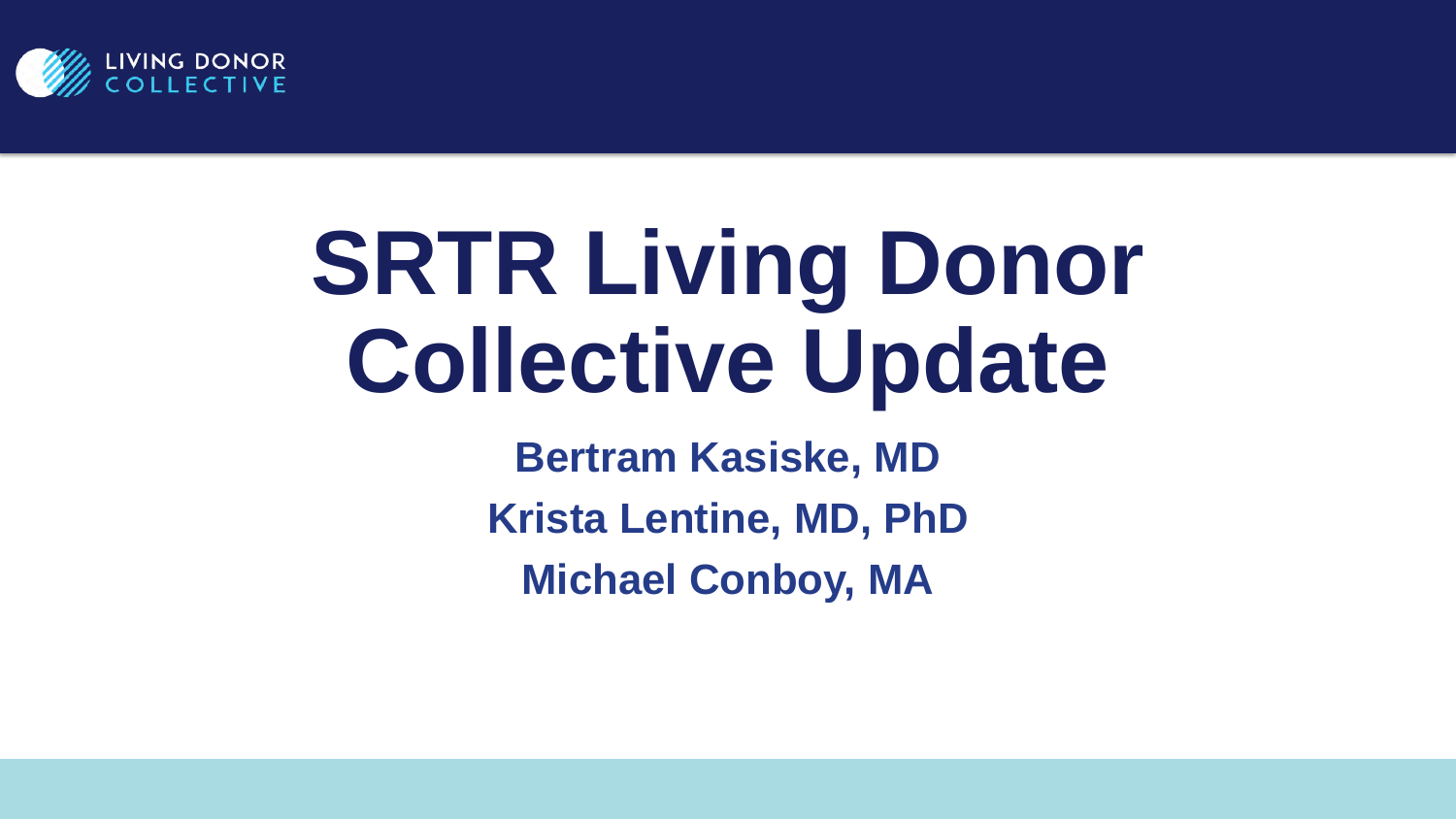



This work was supported by HRSA contract HHSH-250-2015- 00009C. The content is the responsibility of the authors alone and does not necessarily reflect the views or policies of the Department of HHS, nor does mention of trade names, commercial products, or organizations imply endorsement by the U.S. Government.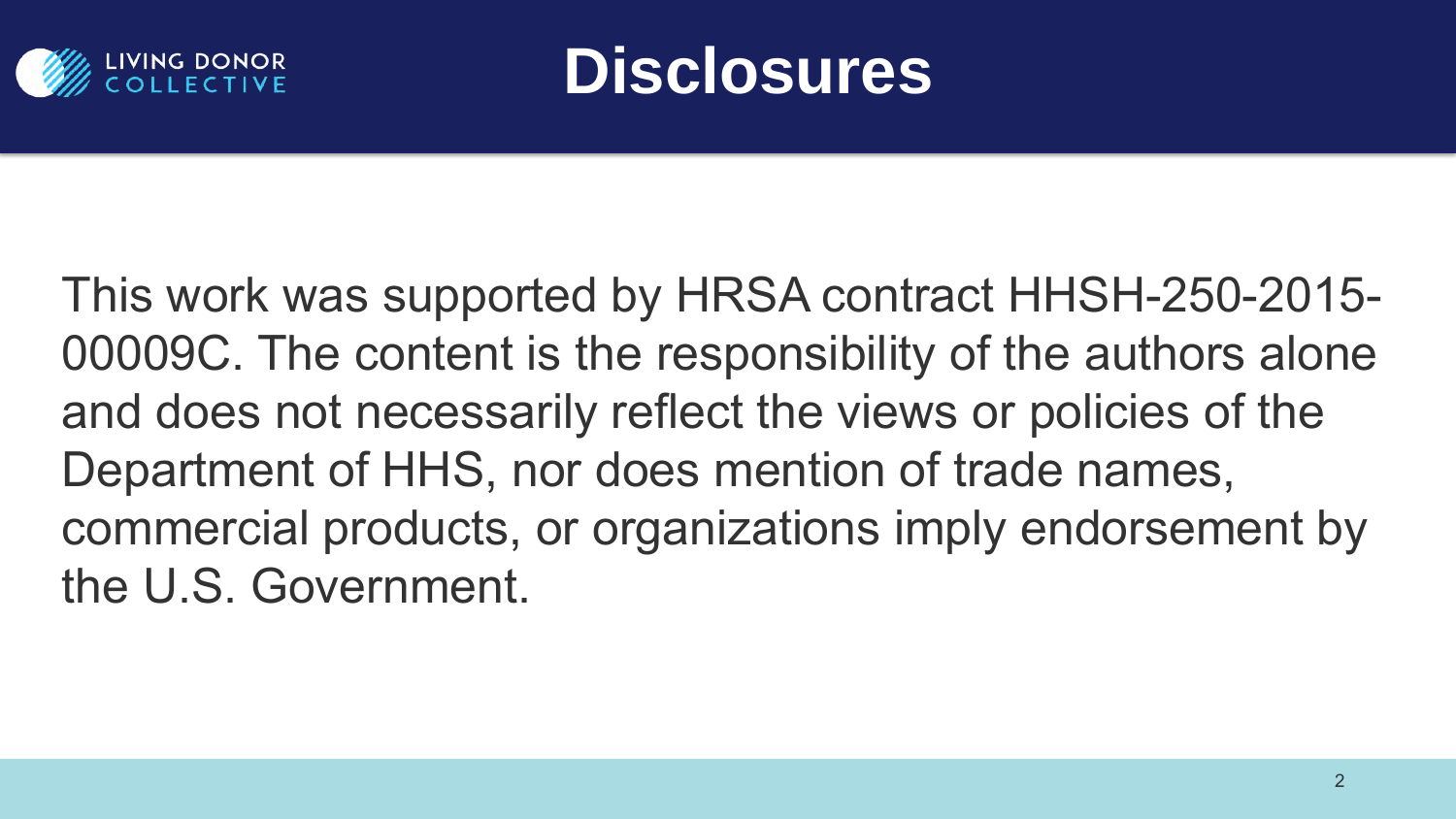## **EQUE DONOR FIRST SUCCESSful Living Donation in 1954**



Ronald Herrick (right) donated a kidney to his twin brother when they were 23 years old.



Ronald developed ESKD treated with hemodialysis and died 56 years after donation (age 79) from complications of heart disease.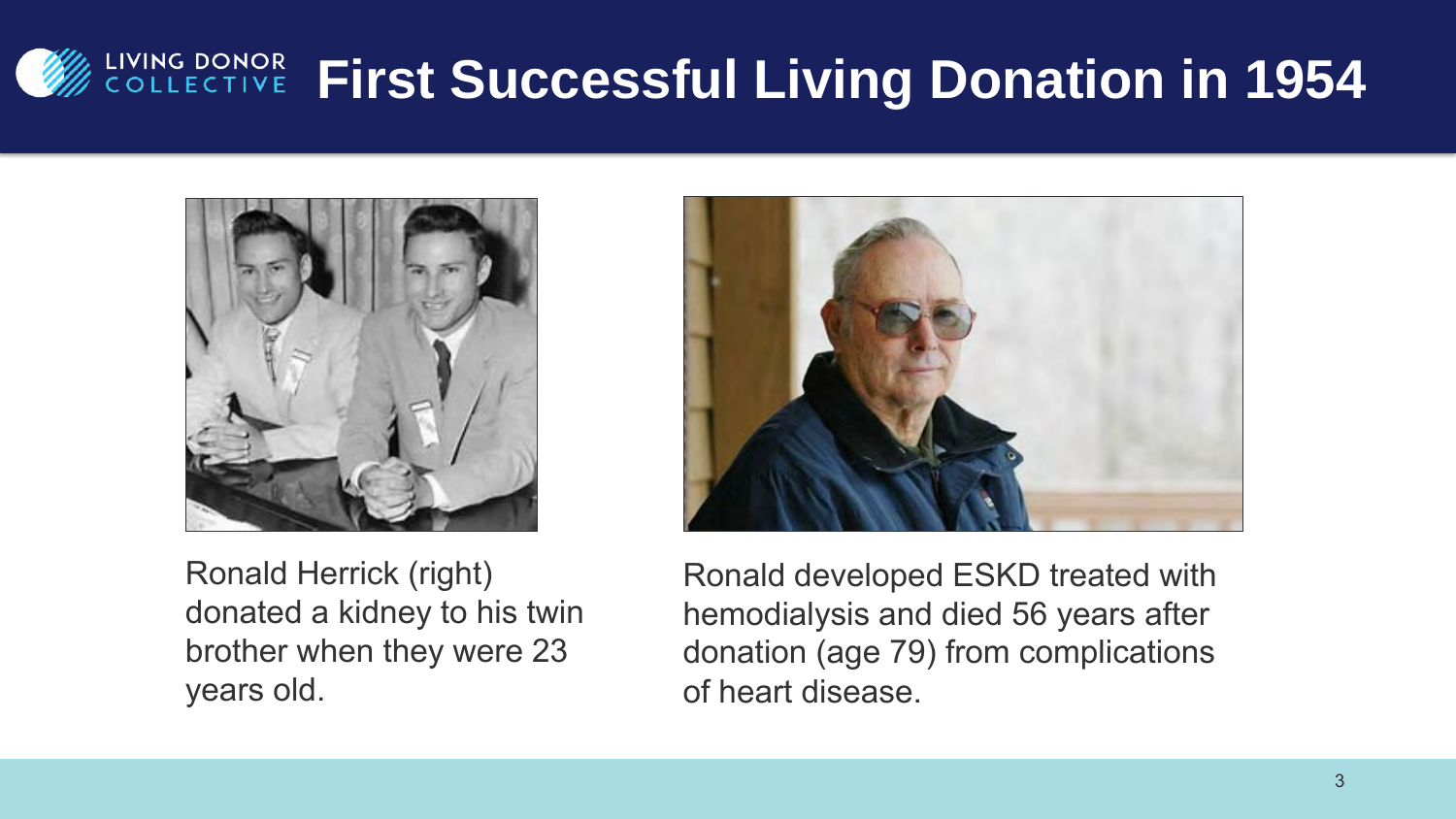#### **EIVING DONOR Trends in Deceased and LD Kidney Transplants**

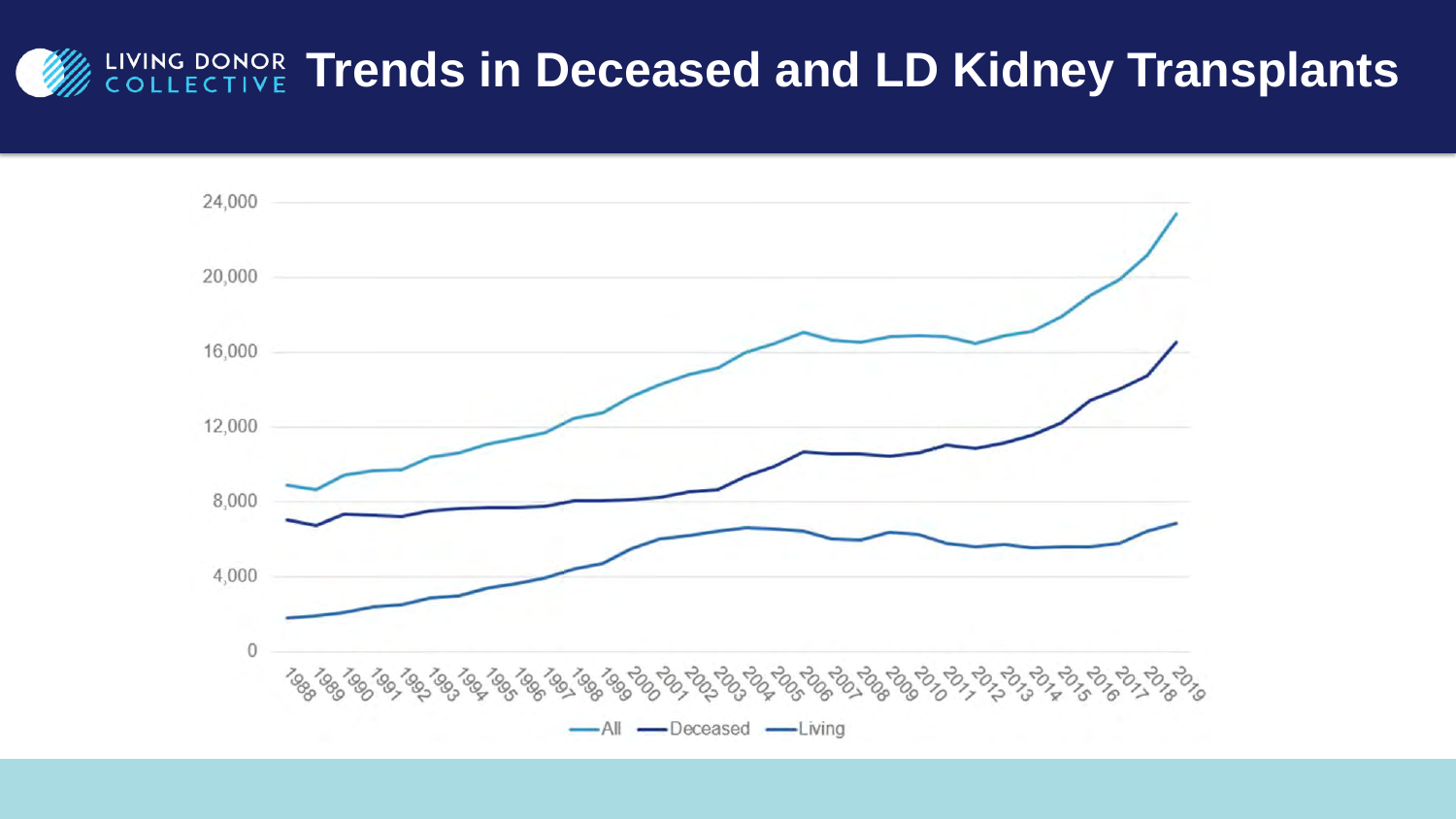#### **WHY DONOR Why do we need the Living Donor Collective?**

- For LD candidates: reduce barriers to access
- For programs: share best practices and efficiencies
- For everyone: better understand long-term risks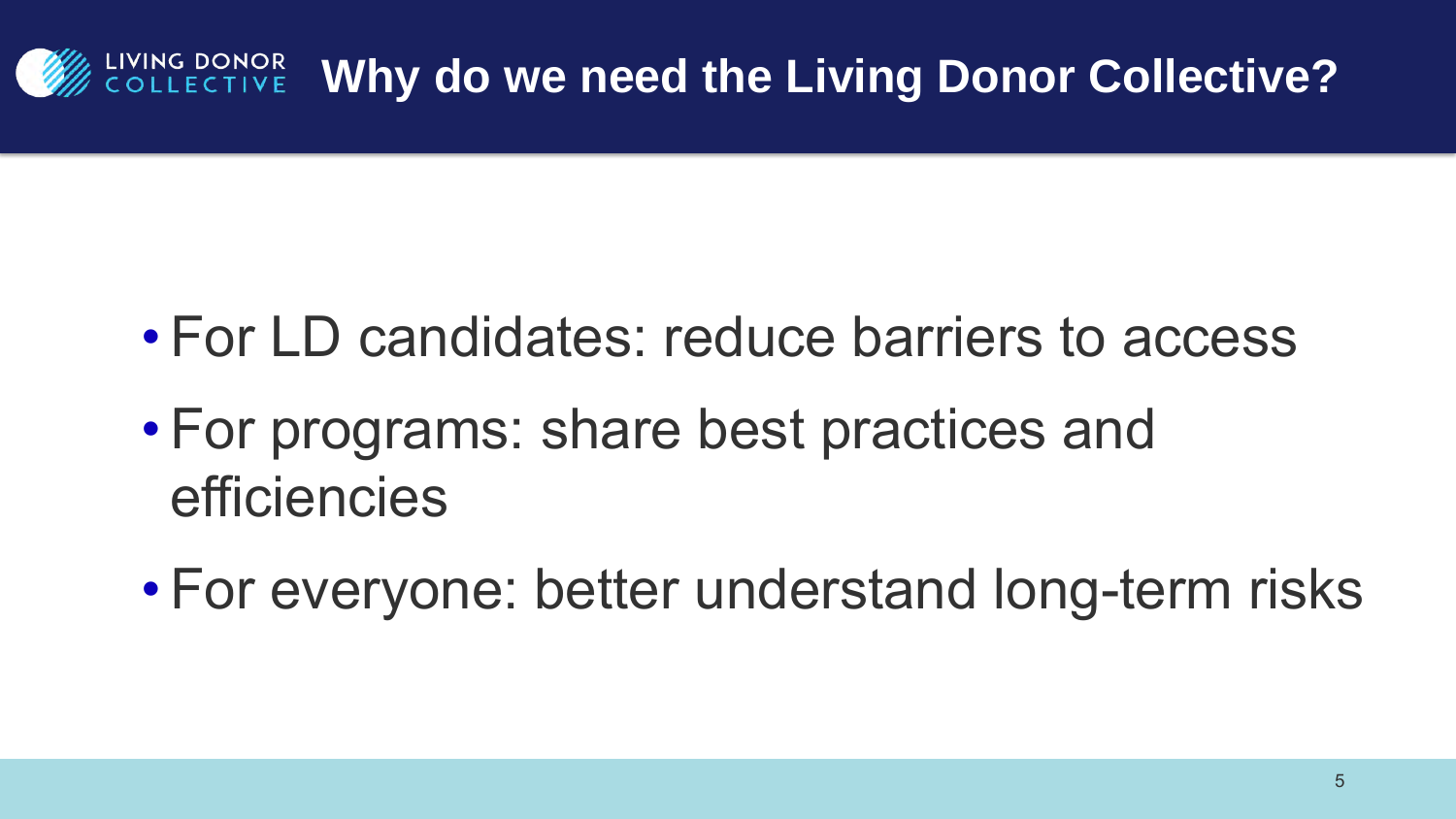# **VING DONOR Living Donor Collective Timeline**

- 2018 Pilot (10 kidney and 6 liver) programs defined registration data to be collected
- 2019 Pilot data were collected and refined
- 2020 Pilot ended, and HRSA called for expansion to include all living donor candidates in the US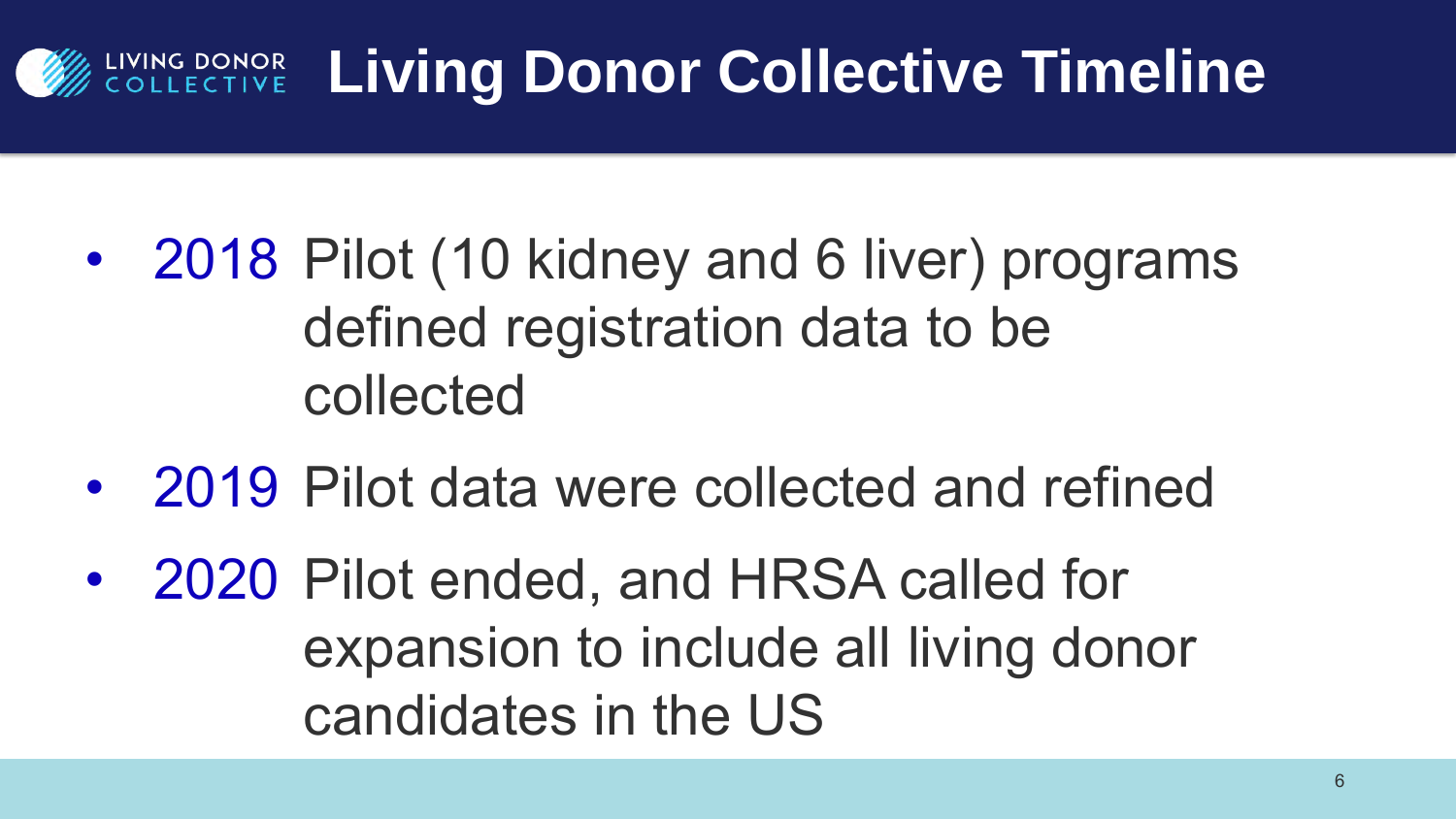# ING DONOR Living Donor Collective Data

- Include all candidates who undergo evaluation
- Accept that numbers eliminated by pre-screening will vary
- Collect reasons candidates do not donate
- Follow candidates and donors by linkages and surveys
- Compare candidates donating vs. not donating over time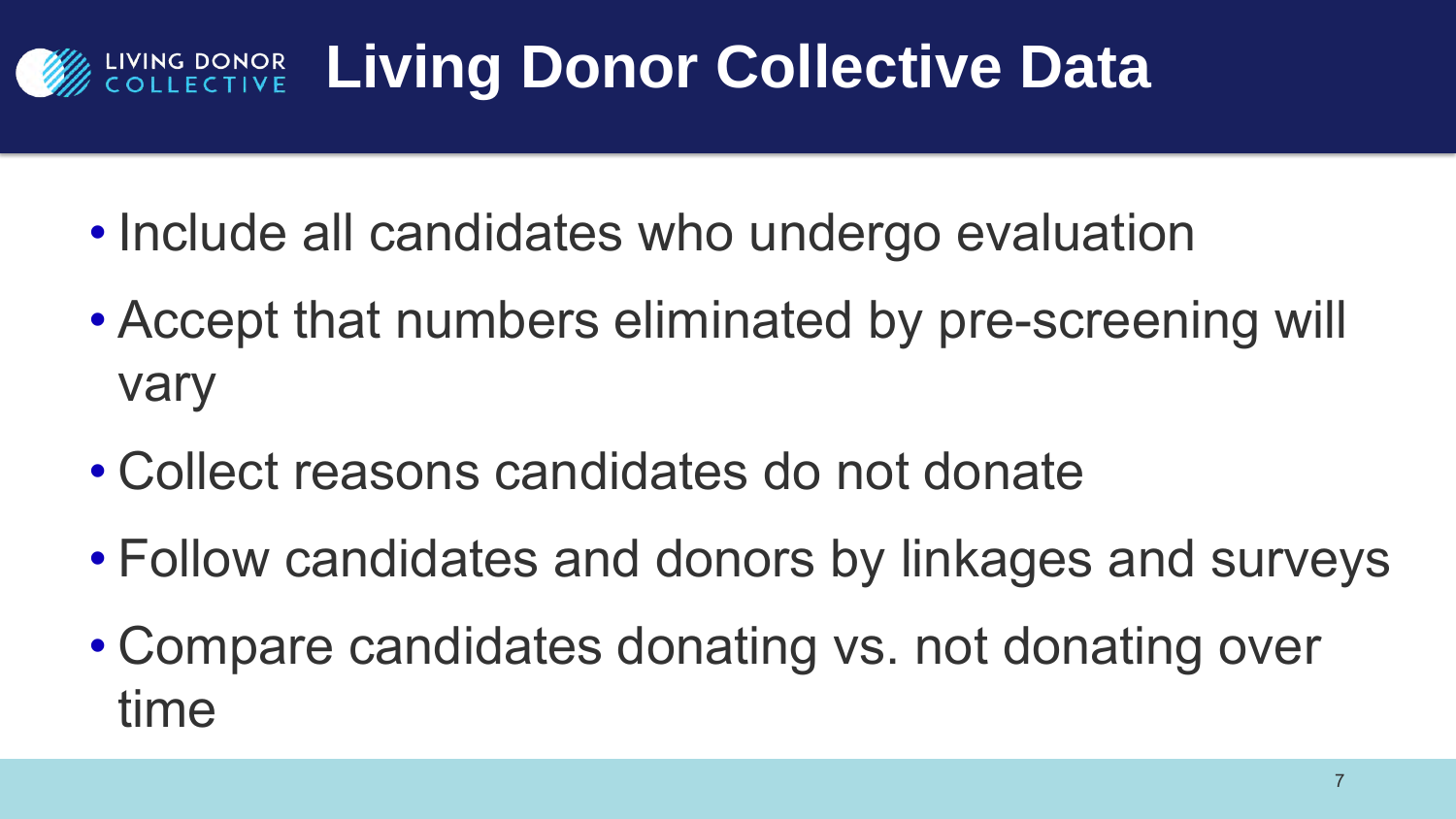## **EIVING DONOR Kidney Program Expansion Plan**

- Initially add ~6 programs per year
- •Add largest programs first
- Focus efforts on electronic interfaces
- Include all programs after 2-3 years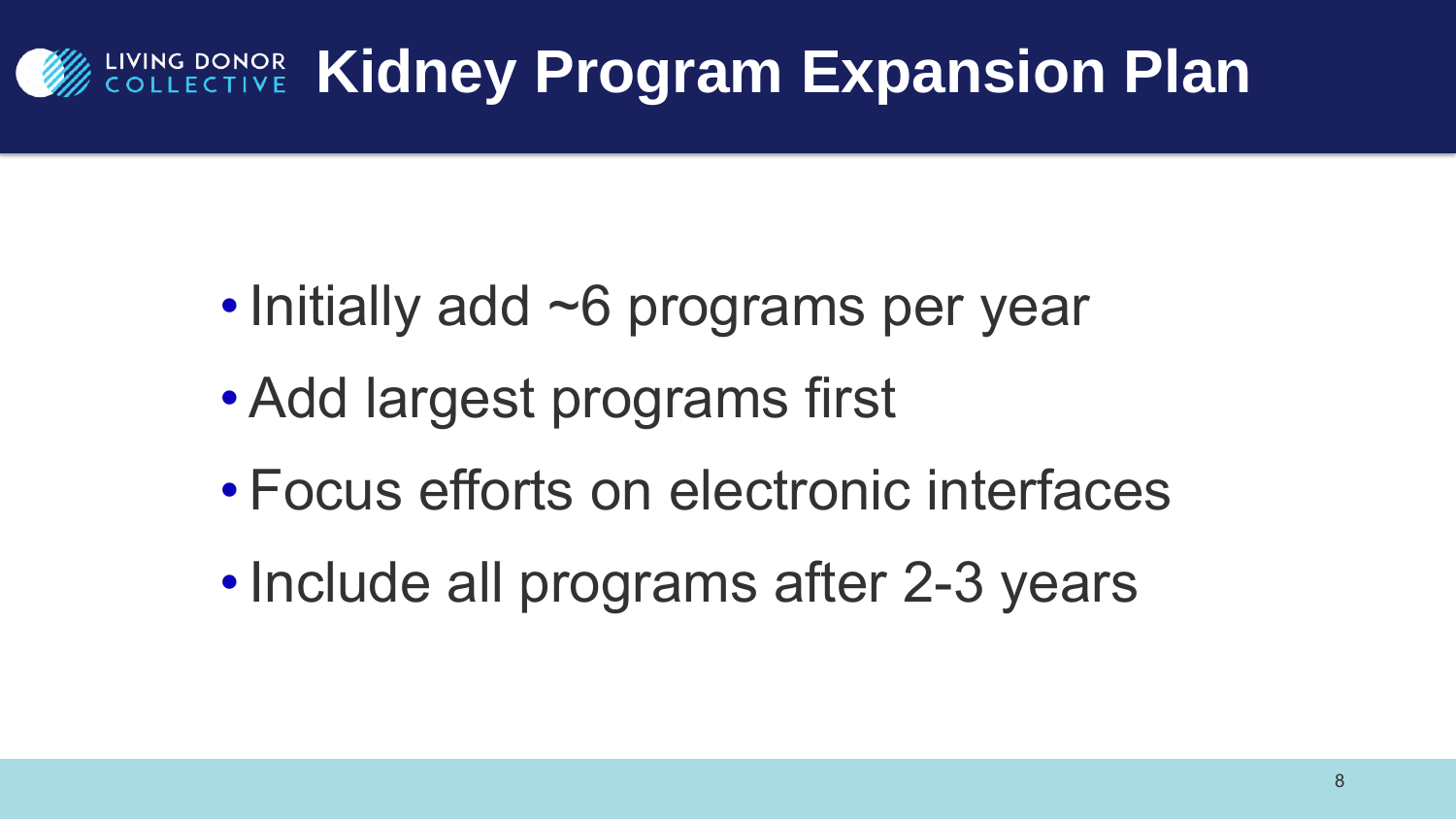#### LIVING DONOR<br>COLLECTIVE **LD Kidney Transplants at 240 Programs 2018-19**

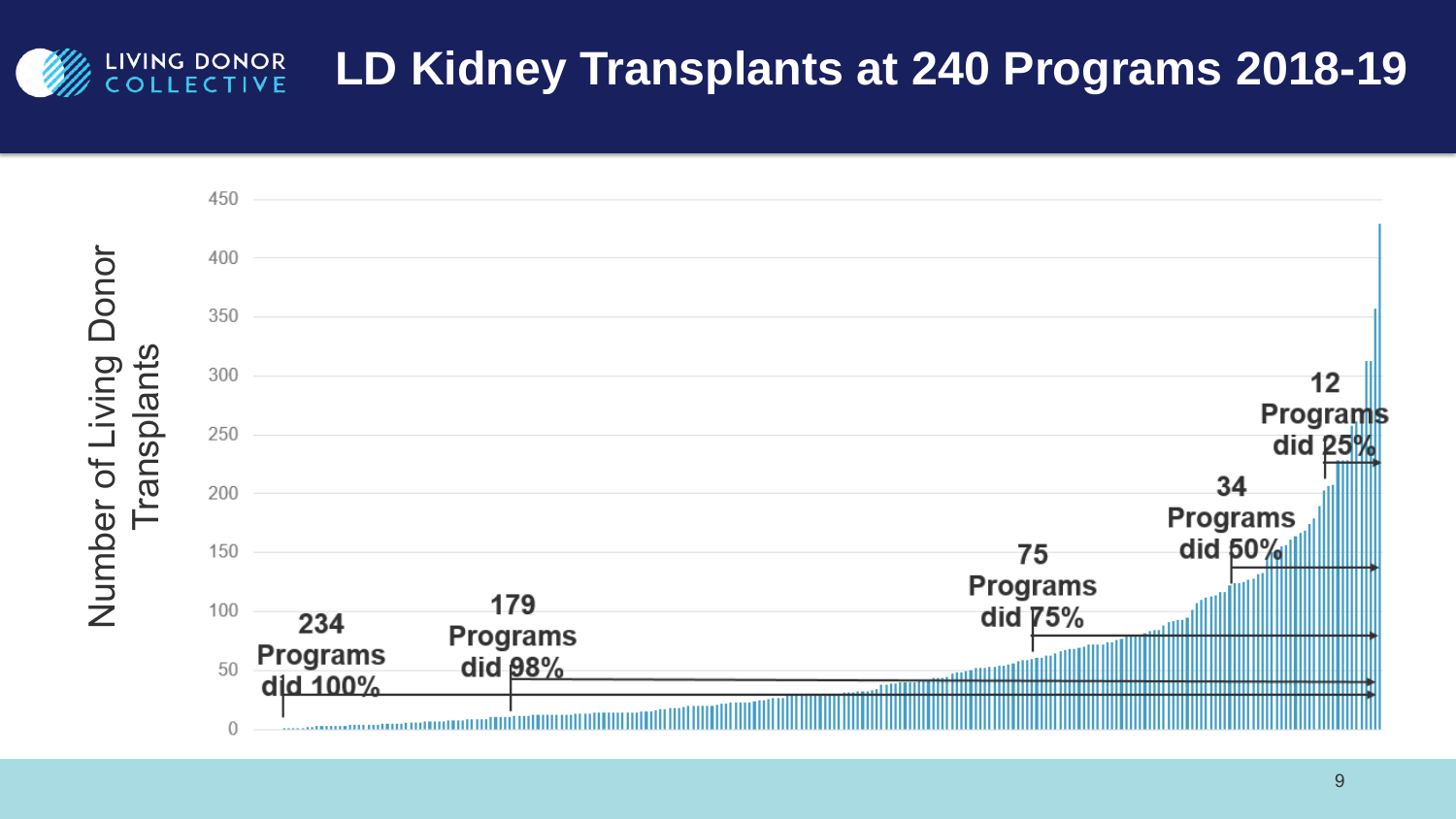### **ING DONOR Liver Program Expansion Plan**

- Initially add ~4 programs per year
- •Add largest programs first
- Focus efforts on electronic interfaces
- Include all programs after 2-3 years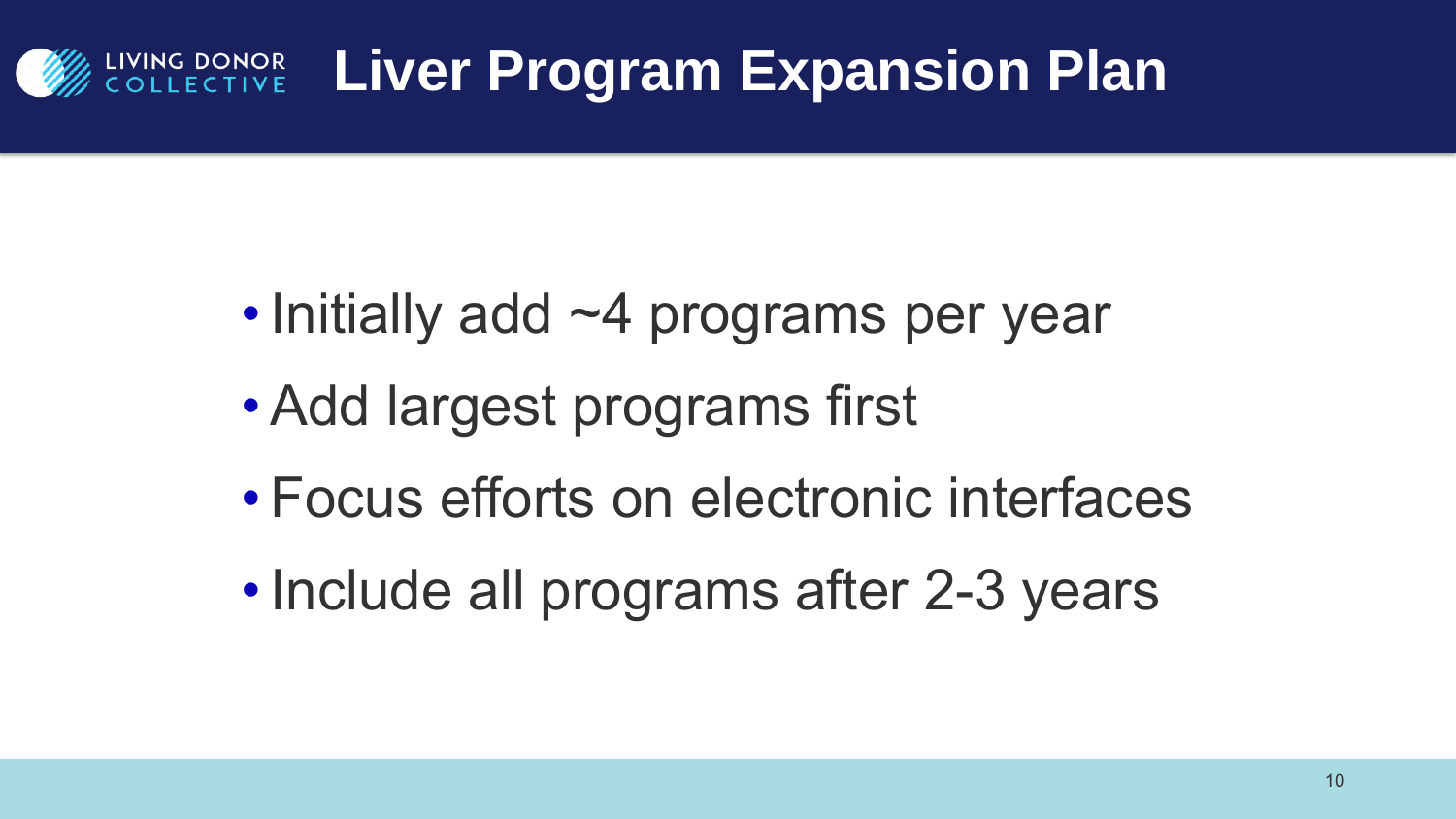#### LIVING DONOR LD Liver Transplants at 145 Programs 2018-19

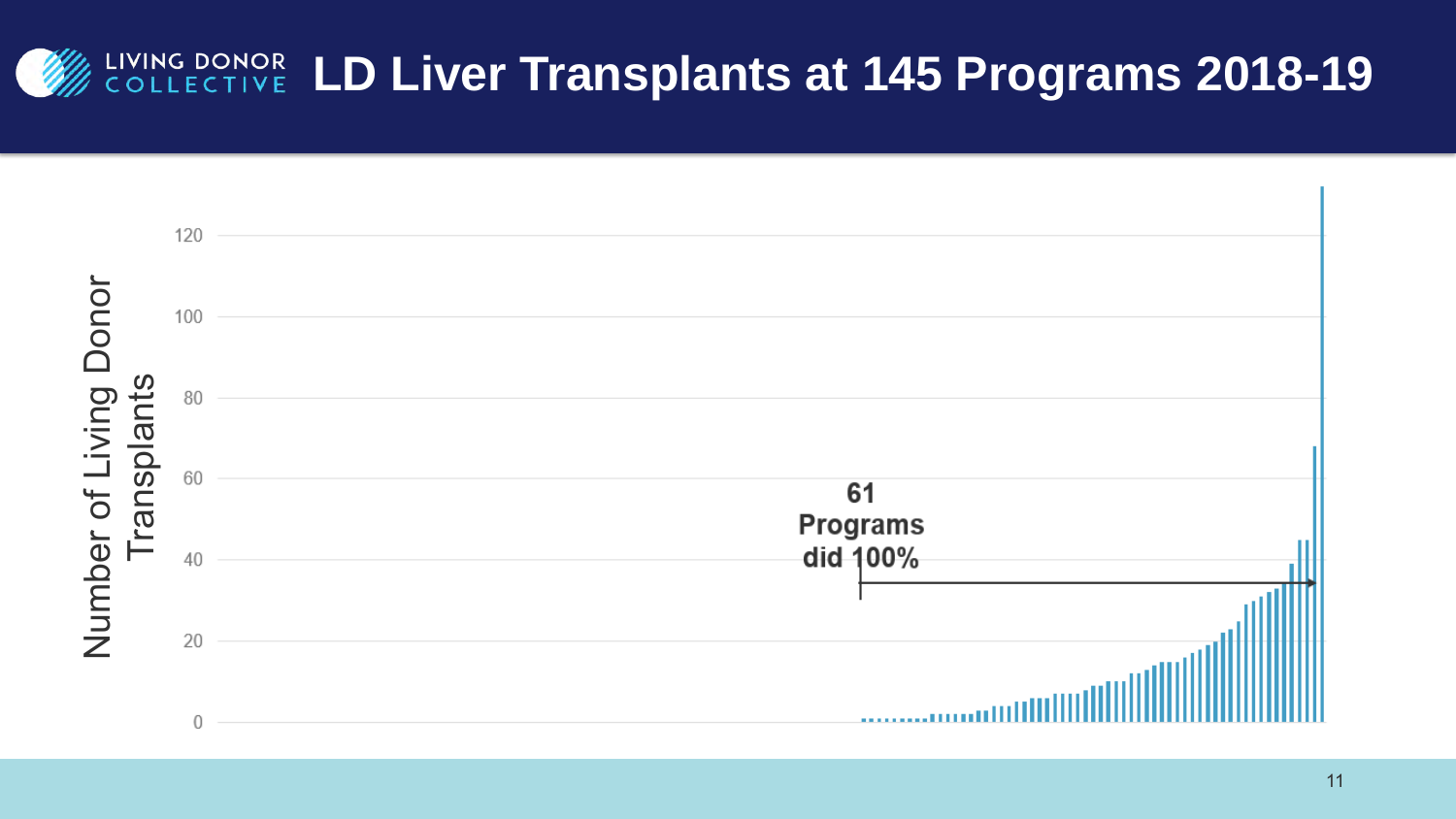#### LIVING DONOR<br>COLLECTIVE **LD Liver Transplants at 61 Programs 2018-19**

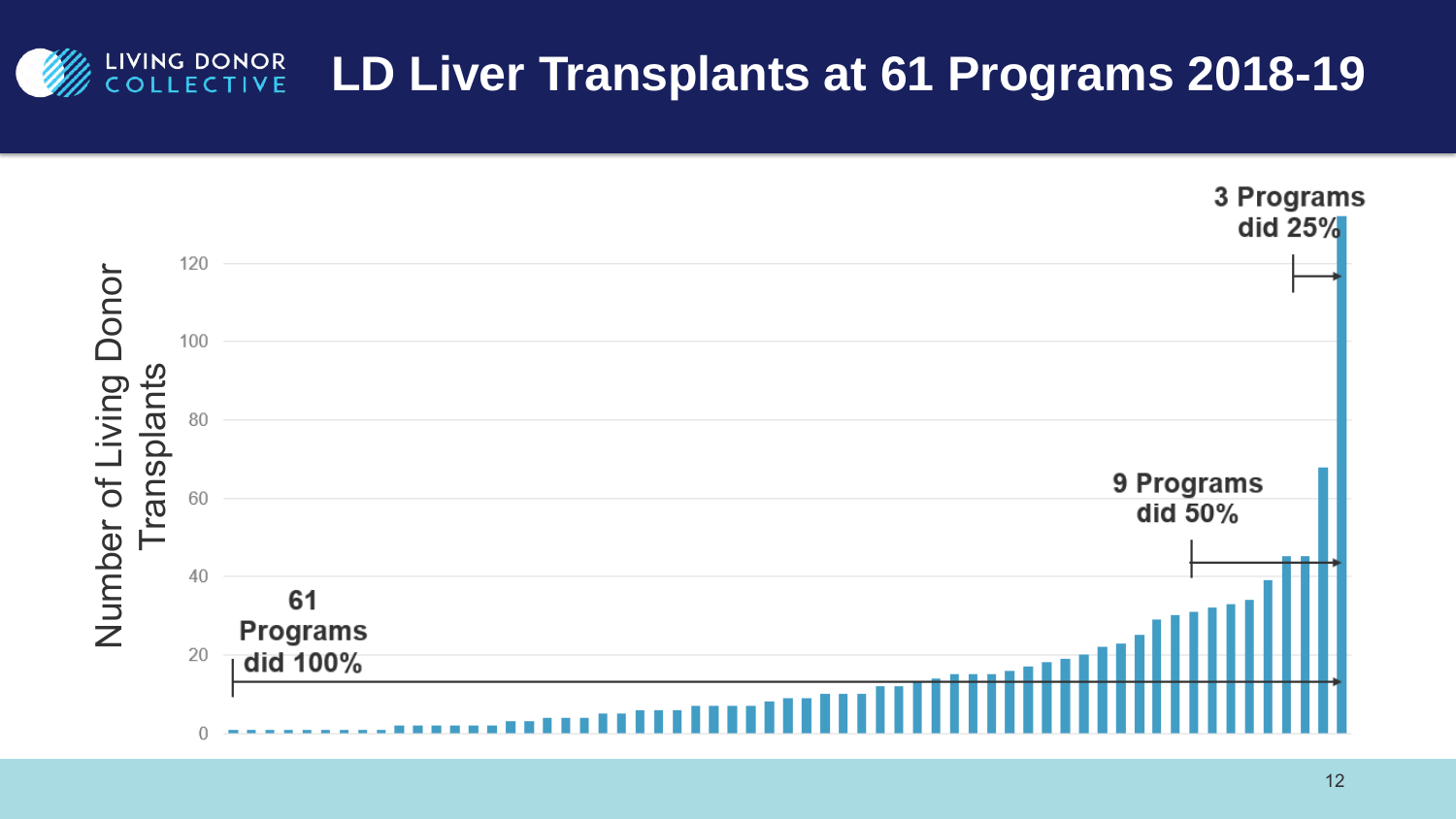

- •Allows us to learn and adapt the datacollection process:
	- ─ Define and refine data elements
	- ─ Avoid duplicate data entry with **OPTN**
	- ─ Learn how to use electronic interfaces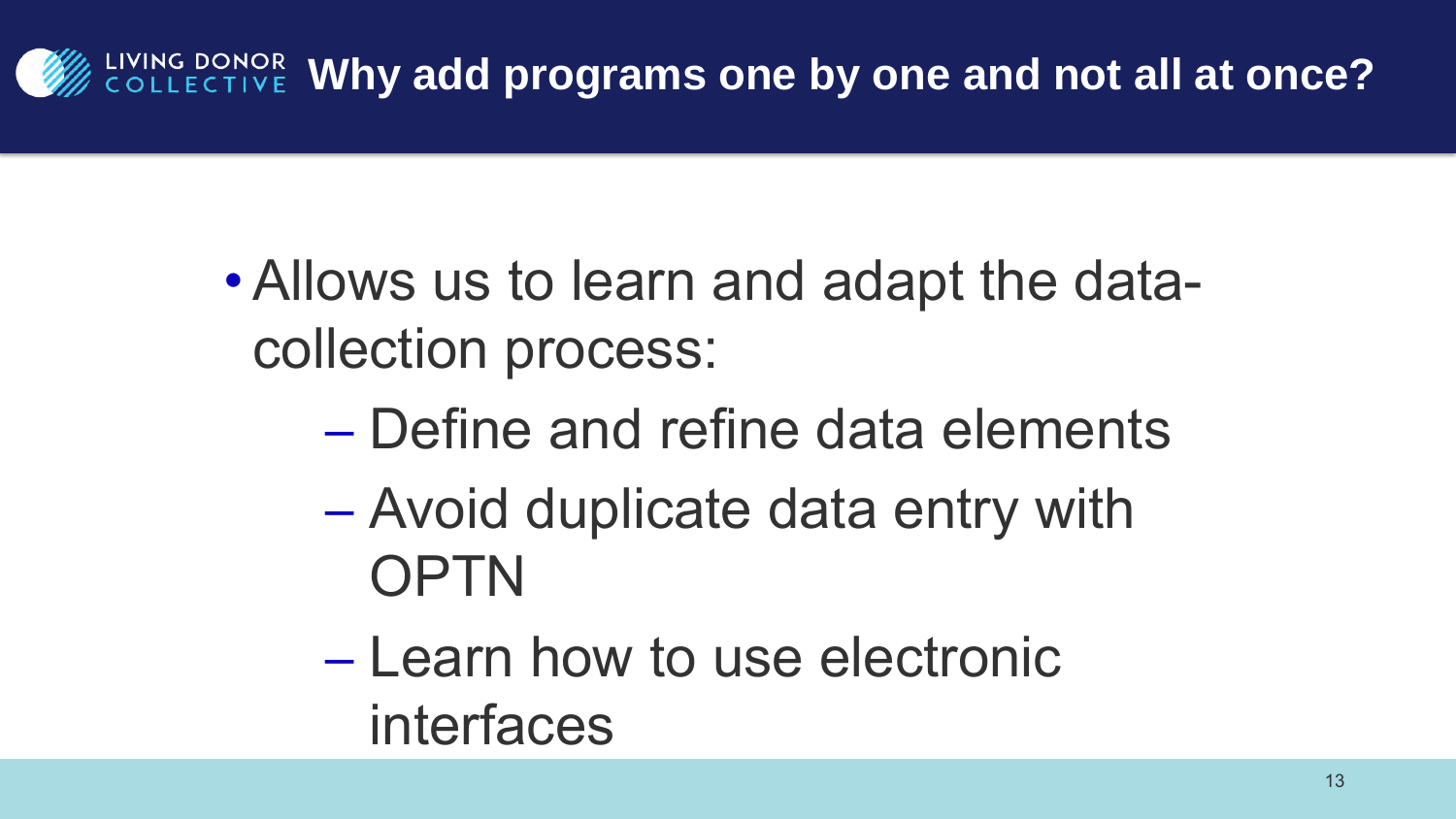

# **Conclusions**

- Living donations have not kept pace with the need
- Lack of a better understanding of long-term outcomes may be limiting living donations
- Only a comprehensive registry can provide adequate information
- The LDC pilot successfully registered candidates and donors
- Now is the time to move toward including all programs
- We need the transplant community behind this effort